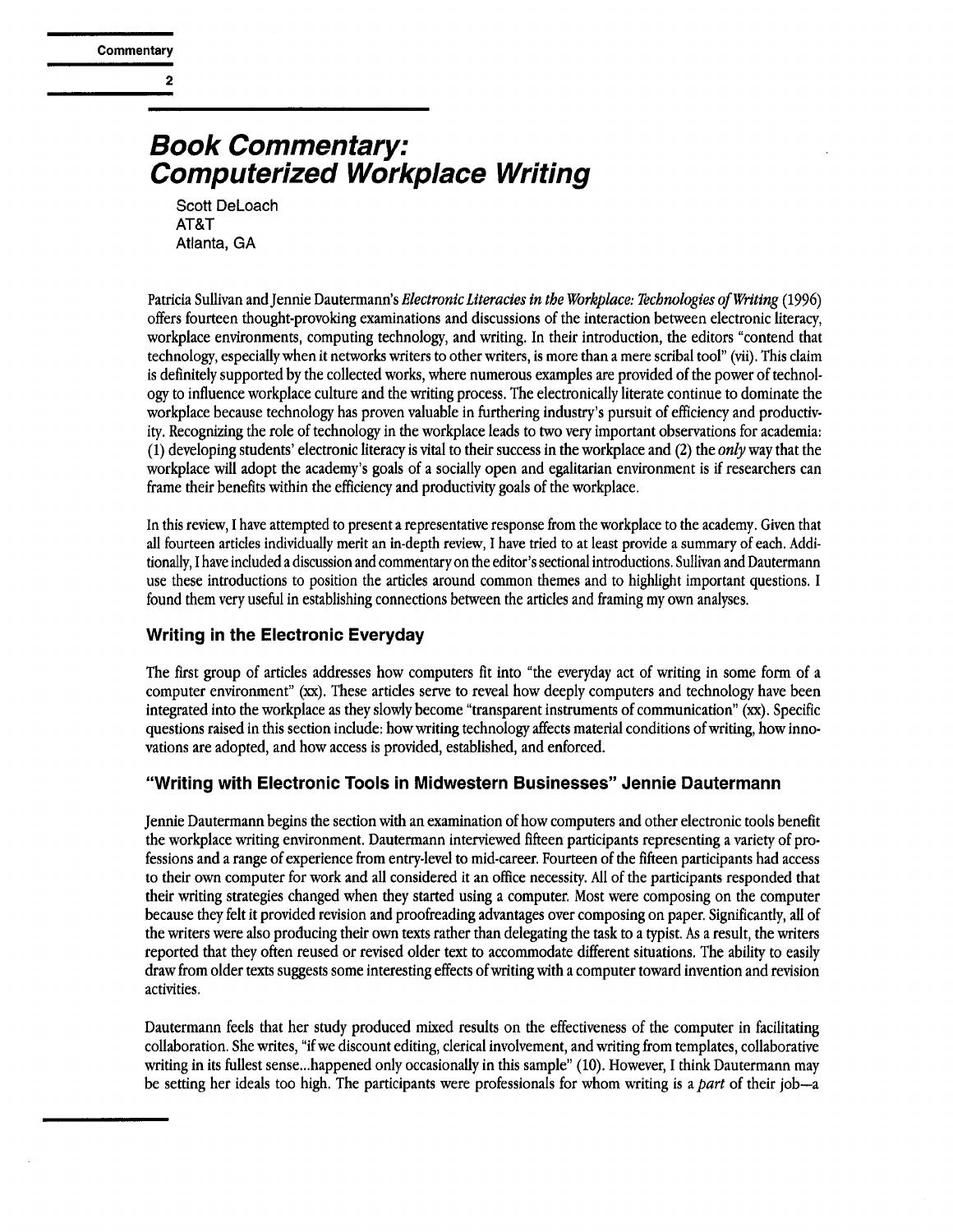means to an end. They view the computer as one tool among a larger set of tools, and often mix it with typewriters, photocopiers, boilerplate, handwriting, and dictation. In addition, their writing is nearly completely event and task driven: "pressure to achieve a task seemed to be a frequent motivator" (19). For these reasons, the participants value the immediate efficiency brought on by limited collaboration. However, the participants' reuse of older texts might suggest that they are involved in timeseparated collaboration that is much fuller than it appears.

#### **"Specialized Language as a Barrier to Automated Information Technologies" Susan Jones**

Susan Jones analyzes MIT's Athena computer network to explore how language, complexity, and metaphor can exclude new users. The Athena network is used to interconnect MIT's Macintosh, DOS, Windows, and UNIX computers to (eventually) create a "seamless, ubiquitously distributed environment" (27). The problem with Athena is that it has its own "language", a mixture of UNIX and classic Greek names. Through examples, Jones shows how Athena's jargon and complex metaphors build barriers to learning while elevating expert users.

Based on her experience with Athena, Jones poses three questions about interface design:

- should users be able to understand concepts immediately, or is it more rewarding to have to work a little?
- if a command or syntax is understandable and easy to use once it has been explained, is it good enough?
- is access a problem if users and developers have exceptionally different definitions of electronic literacy?

I think that the answer to these questions evolves from Jones' stated goal "to include rather than exclude" (40). Since the majority of users are only interested in accomplishing immediate tasks, complex metaphors can require much more conceptual leaming than they are capable of or willing to invest. Therefore, the interface should be as approachable and easy to use as possible. Developing interfaces that are only understandable once explained also excludes isolated users.

Jones concludes with a discouraging comment to technical communicators: "we are very rarely sure that anyone is really paying attention to us. And even when there is progress, we can never be sure that we had anything to do with it" (40). Technical writers are ignored in the workplace because we do not prove our value to the product. Answering our questions and producing our documents *does* take time and money away from product development. However, research by Janice (Ginny) Redish and others has proven that useful documentation can significantly reduce support costs and increase customer satisfaction. As technical communicators, we must stop undervaluing our role and value in product development. We should not become a part of the development team to act as the 'user advocate'-the entire development team should be the users' advocate. Instead, we should become a part of the development team because we provide a part of the product that is essential to its success.

### **"Electronic** Mail in **Two Corporate** Workplaces" Brenda Sims

Brenda Sims examines how corporate environments affect employees' use of electronic mail. Sims draws her data from the electronic mail texts that are exchanged within two companies, Convex Computer, Inc. and Southwestern Bell. At Convex, Sims found that management encourages all employees to use electronic mail through a common mail system. For her analysis of e-mail use at Convex, Sims collected 687 messages from 31 participants during a 24-hour period. Southwestern Bell's management does not encourage use of electronic mail, and upper-level managers do not use it. Instead, e-mail use is a "grassroots" movement that is not supported by a common mail system. Not surprisingly, Sims saw less e-mail activity when compared to Convex: only 195 messages over five days from 18 participants.

Sims' research focuses on answering the following questions:

- What social cues, if any, did the writers use in their messages?
- What format cues, if any, could the readers use to differentiate messages from employees at different levels in the organization?
- Did the messages exhibit more characteristics of written or oral discourses?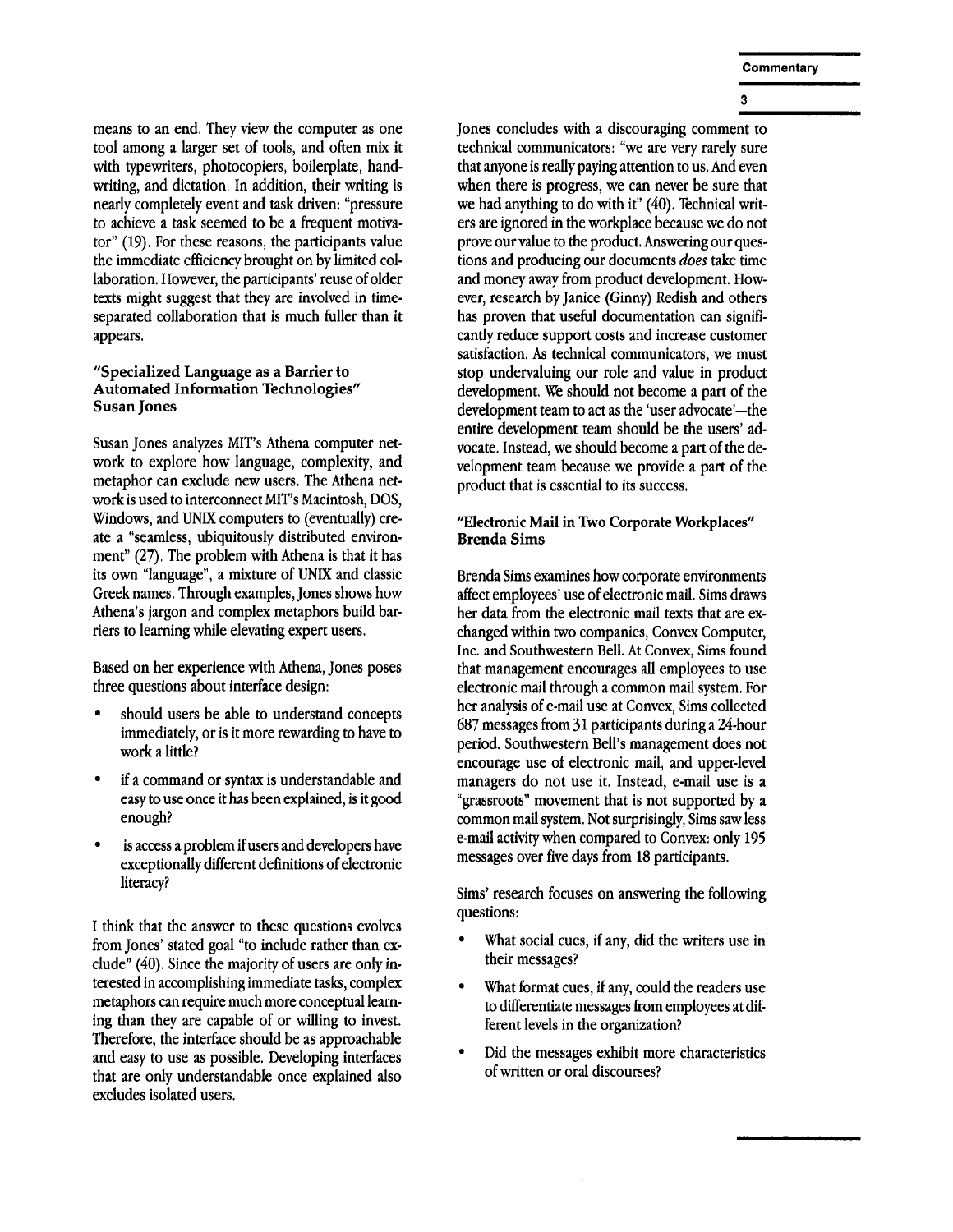**Commentary** 

 $\overline{A}$ 

Neither Southwestern Bell nor Convex messages allowed recipients to identify the writer's status or position in the company, which is consistent with most electronic mail systems. Since electronic mail systems also provide few dynamic and nonverbal cues, the communicator may feel a sense of anonymity and freedom that may lead to unregulated behavior. Sims found that the Southwestern Bell messages were generally more controlled than the Convex messages. They contained fewer punctuation and spelling errors and less frequent use of unconventional capitalization. Sims comments, "I attribute this difference to the corporate culture at Convex, which is untraditional, relaxed, and creative, while that at Southwestern Bell is highly structured, hierarchical, and controlled" (55). The Southwestern Bell employees feel more pressure to conform to the norms of written communication, and uncontrolled behavior occurs primarily between employees at the same level in the company.

To identify features of oral and written discourse, Sims reviewed the messages for instances of detachment from the reader, personal involvement, and integrated discourse. Both Southwestern Bell and Convex messages showed a higher percentage of personal involvement than detachment, which suggests that the messages were closer to oral discourse. However, the Convex messages showed a high level of integration, which leads Sims to conclude that Convex messages are closer to written than oral discourse. As Sims points out, this is surprising since Convex is a relaxed environment and its employees prefer electronic mail over verbal communication.

The hybrid nature of electronic communication can create interesting challenges in the workplace and classroom. Sims concludes that "electronic mail may one day replace most paper communication; therefore, our students need to understand electronic mail and its rich borrowings from oral and written discourse" (63). E.mail is a powerful tool that can lead to increased collaboration and drastically improve workplace efficiency. However, it brings special challenges to writers and readers that we should continue to explore and analyze.

#### **"Writing Technologies at White Sands"**  Powell **Henderson**

Powell Henderson concludes the first section with the results of a twenty-seven month ethnographic study of written communication in the White Sands Missile Range. Henderson's objective was to iden. tify ways that increased technology in the workplace might influence written communication. He collected and intensively analyzed several hundred documents-including handwritten documents, forms, memos, and e-mail-to form the basis for his study.

Henderson's study leads to the following conclusions:

- Most writing created within the workplace is event-driven.
- Most written communication is a by-product of a process.
- A considerable amount of written communication involves pre-printed forms.
- Some documents suffer from a worth/benefit imbalance.
- New technology tends to augment, not replace, old technology.
- Most written communication requires only simple technology.

Based on these features of workplace writing, Henderson offers some suggestions for how educators can prepare students for writing in the workplace. He recommends that assignments include more real world limitations such as too little time to prepare, outdated equipment, unavailable information, and changing requirements. As Henderson observes, "university instruction seems to celebrate the potential and to be oriented toward the future" (87). A vital role of academia is to teach ideals so that students can appreciate and strive for improvements in the workplace, where "the processes and paradigms of yesterday are firmly entrenched and must be accommodated" (87). Students must be prepared for the reality and challenge of the workplace. The existence of a technology, no matter how useful, does not guarantee that it has been accepted and implemented.

#### **Redefining the Process and Products of Writing**

The second section attempts to expand the traditional views of writing and authorship. The authors question how databases, hypertext, automation, online authoring and editing, and even current copy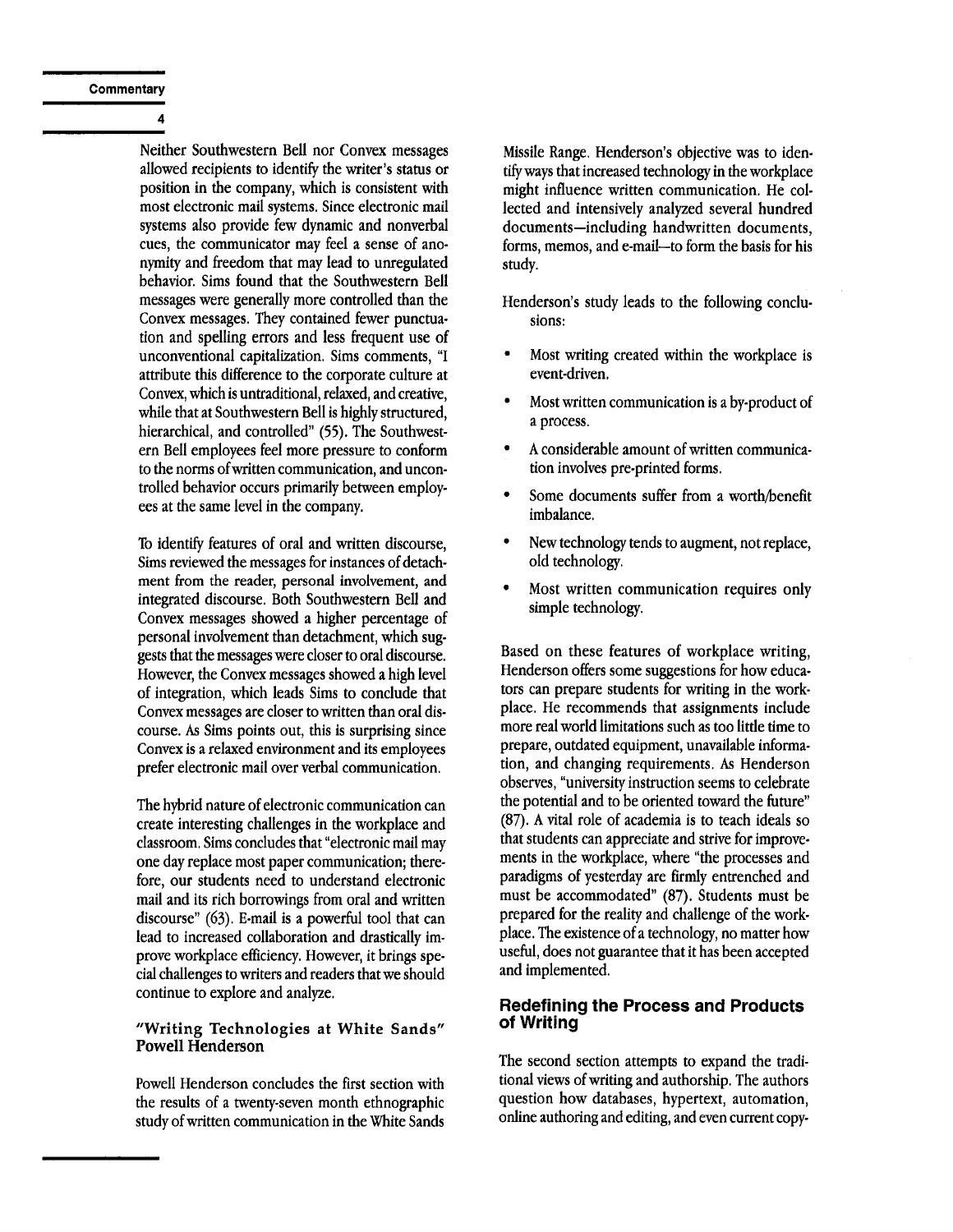right laws are forcing us to reassess our definitions of writing activities. The articles in this section encourage the reader to assess how organizational resistance can combat new notions of reading and writing online, how much writing we can automate, and how electronic literacies influence concepts of in. tellectual property.

#### "Writing and Database Technology: Extending the Definition of Writing in the Workplace" **Barbara** Mirel

Based on her observations of the workplace, Barbara Mirel presents

the development of data tables and reports as skills that should be taught in professional writing classes. The author refutes notions of data reporting as "objective fact giving" (94). Instead, data reporting is established as a rhetorical art that requires an understanding of readers' concerns and questions.

Mirel shares the results of her interviews with twentyfive project administrators to "propose general approaches for teaching data reporting" (94). Successful data reporting requires a knowledge of user reading strategies to determine the appropriate scope, arrangement, and delivery. In addition, report writers need to possess a certain degree of competency with database applications. The importance of electronic literacy and tool competency is frequently cited in this volume. Mirel also recommends further research into how tools may constrain data report writing.

#### "After Automation: Hypertext and **Corporate** Structures" **Johndan Johnson-Eilola and Stuart A. Selber**

Johndan Johnson-Eilola and Stuart A. Selber provide an insightful exploration into the relationships between hypertext, corporate structures, and technical communication. They conclude that although many researchers and theorists are committed to the revolutionary capabilities of the medium, current hypertexts developed in the workplace "tend toward automating and conserving traditional, hierarchical corporate structures and contracting the scope and importance of communication" (116). The authors

**[These articles] encourage the reader to assess how organizational resistance can combat new notions of reading and writing online.** 

see this limited application of the power of hypertext as resulting from the workplace's focus on profit and efficiency, a criticism that frequently appears in this collection.

Johnson-Eilola and Selber echo a common complaint: technical communicators are not valued in the workplace. However, the strength of their article is that they address *why* technical commu-

nication, and by extension, technical communicators are not valued. They write, "we are convinced that the low value placed on the act of reading and using technical documents in the 'automating' view of hypertext bears much of the burden for the parallel low status of the writers of such automatic texts" (116). Therefore, technical communicators must strive to change the perceived value of their texts. We should not provide hypertextual replicas of current print-based documents. This automation of "print-based activities" only reinforces current negative opinions of our field. Instead, we should use hypertexts to enable our audiences "to not only 'receive' information from the hypertext, but also to become full.fledged authors capable of adding their own links and nodes to texts" (130). Hypertext *can*  be an equalizing medium, allowing everyone to access and potentially construct knowledge.

#### "Automating the Writing Process: Two Case Studies"

**Douglas** R. Wieringa, Marvin C. McCallum, **Jennifer Morgan, Joseph Y. Yasutake, Hachiro Isoda, and Robert M. Schumacher, Jr.** 

In 'Automating the Writing Process: Two Case Studies," Douglas R. Wieringa, Marvin C. McCallum, Jennifer Morgan, Joseph Y. Yasutake, Hachiro Isoda, and Robert M. Schumacher, Jr. summarize the results of two case studies to outline the potential benefits and costs of automation. Their first case study describes a "procedures software tool" for nuclear plant technical writers. The second examines how a telecommunications company planned to move their print documentation online. Based on these studies,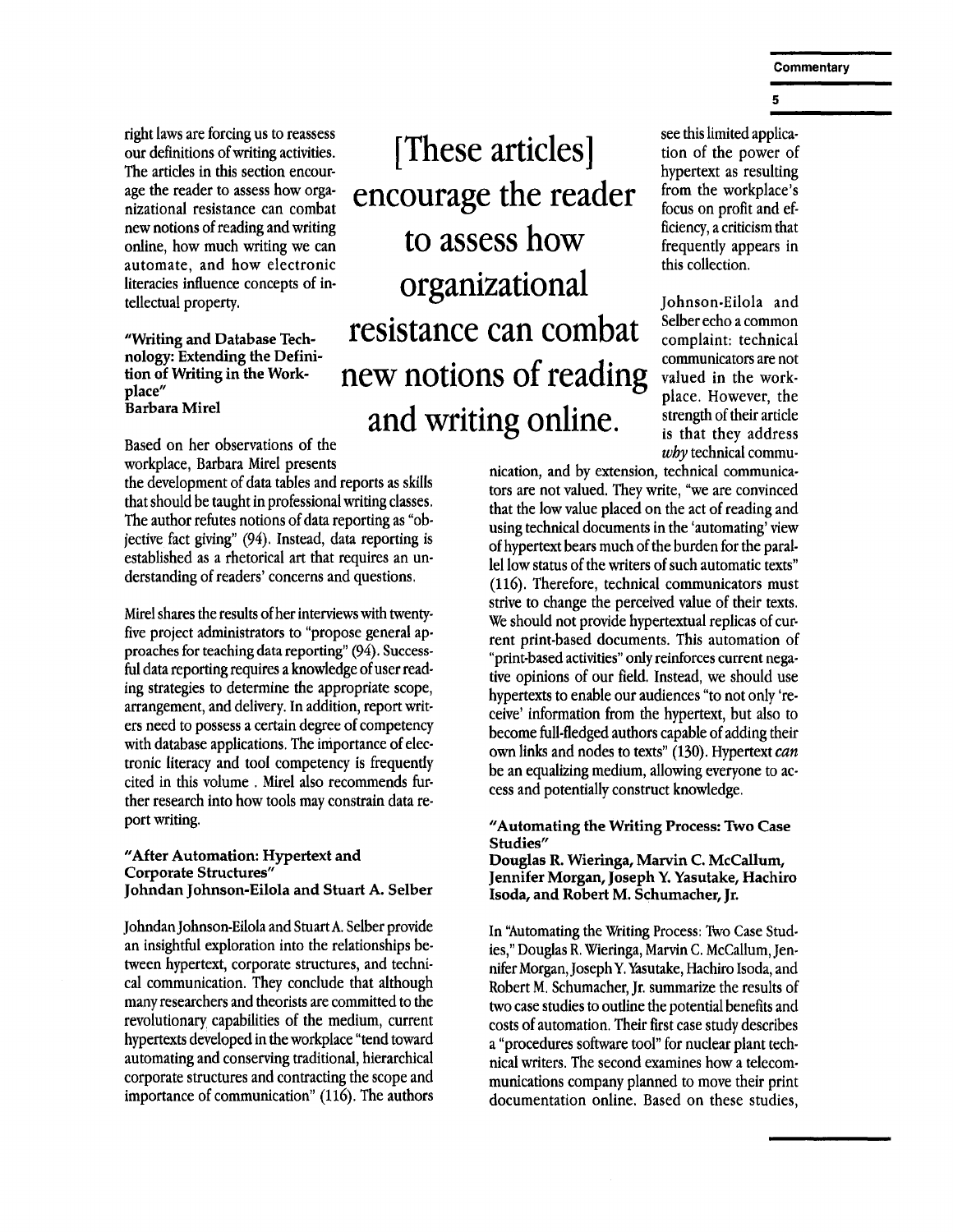6

Wieringa et al. offer five factors to consider when evaluating automated writing processes and tools: addressing a genuine need, doing your homework, being sure that automation will solve the problem, keeping the system as simple as possible, and realizing that writers are customers. This article illustrates how technology can both help and complicate the writing process. Although automation has the potential to create a more efficient, productive, and enjoyable work environment, it requires wide-ranging changes that are often expensive and complex.

#### **"Online Editing, Mark-up Models, and the Workplace Lives of Editors and Writers" David K. Farkas and Steven E. Poltrock**

David Farkas and Steven Poltrock combine an examination of the editing needs of both editors and writers with an analysis of how online markup models can affect the quality of edited material. Their interests in online editing stem from a belief that the computer has had a (positive) effect on every aspect of the writing and review process except editing and that "online editing will be prevalent, if not dominant" in the future (174). Their objective is to identify key features for online writing tools that are acceptable to both writers and editors.

The obvious question to ask is "Why edit online?". Farkas and Poltrock advocate online editing's version control and archiving capabilities and its ability to increase productivity while maintaining quality. However, online editing tools should also recognize and attempt to take advantage of the strengths of paper editing. These features would support traditional editing symbols, clear distinctions between the editor's comments and the draft, and the ability to make fairly extensive yet understandable changes.

The authors provide an interesting summary of the current online editing tool market and highlight each product groups' strengths and weaknesses. While none of the current tools appear to meet the needs of writers and editors, Farkas and Poltrock seem positive about future tools' capabilities. The authors also encourage more research into online editing to identify necessary and useful features.

#### "Who 'Owns' Electronic Texts" Tharon Howard

Tharon Howard closes the section by providing a history of United States copyright law and scenarios

of potential copyright law infringement to explain how new information technologies affect basic concepts of ownership when applied to electronic texts. Most writers feel that they own their texts, have the right to expect payment for the use of their writing, and should have some control over the use of their text. However, Howard argues that "trends toward more collaborative writing projects in the workplace" and "computer technologies aimed at enhancing and promoting collaboration" are challenging these assumptions (178). A knowledge of copyright law is now becoming very important to the field.

Howard's summary of copyright law leads to an interesting observation: "authors are granted copyrights not because authors have a natural property right, but because such protection is in the public's best interests" (186). Through his scenarios, Howard explains what can constitute fair use and explores how the distinction between fair use and copyright infringement blurs with electronic texts. A knowledge of copyright law is becoming more vital to help us avoid copyright infringements and protect our own texts. As Howard comments, "given the enormous cost of litigation...knowing how to navigate through the intellectual property minefield is a tremendously valuable skill" (197).

#### **Minimizing Differences between Academic and Workplace Writing**

In this section, the authors provide cautious strategies for strengthening workplace-classroom interactions and integrating technology into the classroom environment. These strategies are based on observations of the different perspectives, uses, roles, and expectations of technology between the classroom and workplace. As a whole, the articles encourage the reader to consider how technology enforces hierarchies and how people achieve electronic literacy.

#### **"Networking Technology in the Classroom: Whose Interests are We Serving?" Craig T. Hansen**

Craig Hansen advocates a cautious awareness of the positive and negative potentials of computer networks and attempts to highlight the fundamental differences between the views of academia and the workplace as to the role of the computer network. Academia and writing researchers specifically emphasize "the potential of computer networks for engaged, egalitarian communication" while indus-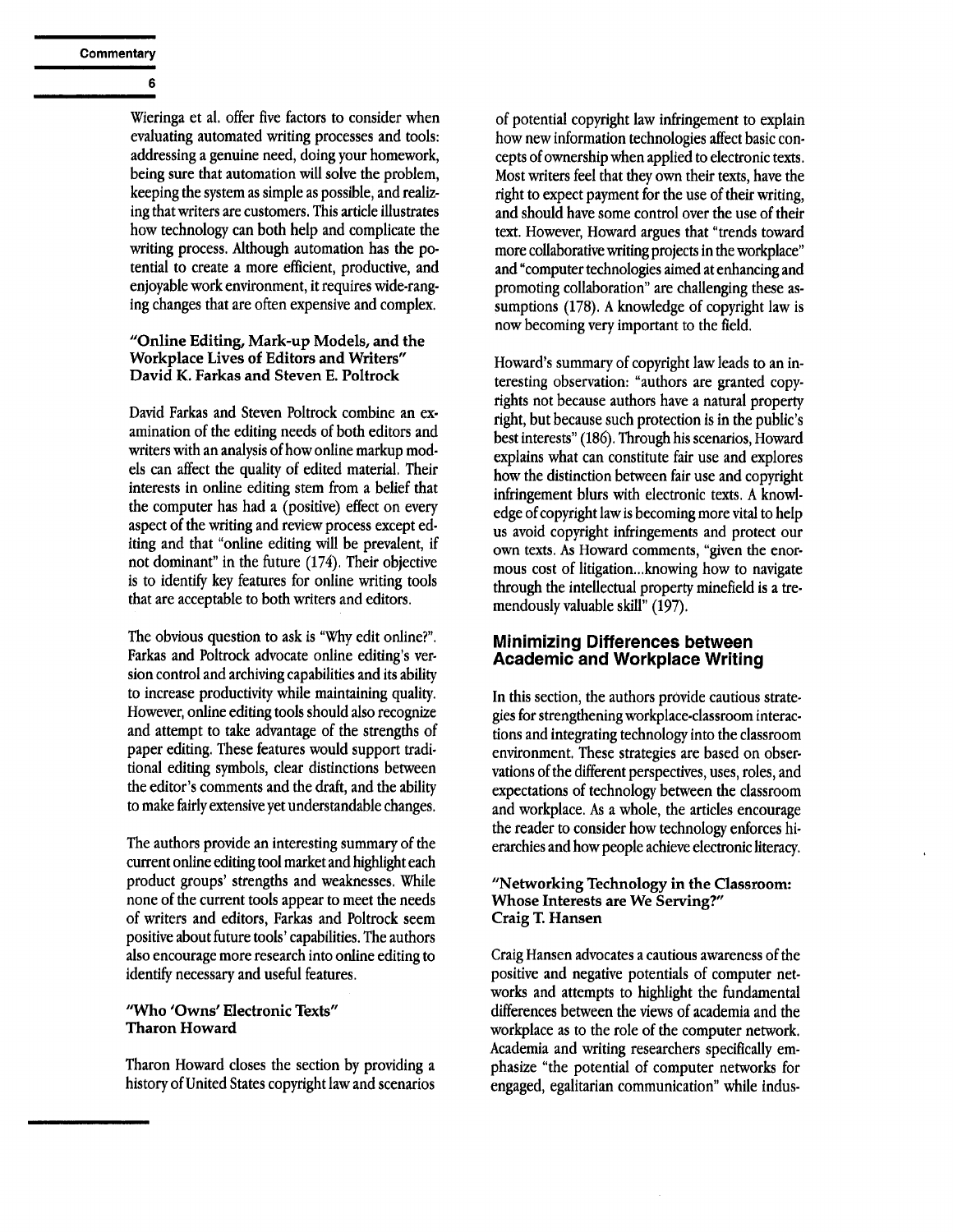$\overline{7}$ 

try and government emphasize "computer networks as tools for employee productivity and managerial control" (201).

Hansen *does* value the computer network's ability to provide asynchronously collaborative environments that can reduce marginalization of participants. His concern arises from problems that might be encountered by writing students entering the workplace. Hansen advises instructors to "encourage not fear, but [rather] self-conscious, critical use" (212). The openness and trust that can be established in the classroom network environment should not be assumed to exist in the workplace.

The classroom and workplace are fundamentally different environments that have very different goals. As Hansen notes, "corporate management is not interested in sites for social construction, in postmodern dissolution of traditional authority, [or] in personal exploration through communication" (212). These comments are certainly true and valid. However, these benefits must be shown to further the workplace's goals of increased efficiency and productivity. Many companies have embraced nontraditional hierarchies through team building and empowerment because they have been proven to increase productivity, efficiency, and job satisfaction. Until the benefits of social constructionism and personal exploration are framed within the ideals of the workplace, they will not be accepted.

#### **"Gaining Electronic Literacy: Workplace Simulations in the Classroom" Nancy** Allen

Nancy Allen begins the next article by noting that the workplace expects communicators to be electronically literate. Therefore, a key role of academia is to develop electronically literate students. But how can this be accomplished? Instructors are already overwhelmed in their attempts to cover vital information and instill essential skills. When we also consider, as many of the authors in this book suggest, that the classroom and workplace are fundamentally different, how can classroom learning even be applicable to workplace practice?

Answers to these questions can be provided by focusing on the strengths of the classroom. The classroom enables students to "learn to handle commonly used hardware and software in an atmosphere that allows them to explore possibilities, experiment with

new approaches, and question implications of the technology in ways that the constraints associated with a job can prevent" (218). Learning that occurs in the classroom is safe and less threatening than learning in the workplace: in the workplace the stakes of learning are often just too high. Learning in the classroom can focus on understanding rather than efficiency, so students can develop a "broader understanding of the potentials and limitations entailed in the use of technology" (235).

Mien suggests that school projects can mirror workplace assignments by requiring students to develop multiple projects at one time, work in groups, perform user observations, manage complex projects, divide and delegate subtasks, and critique others' work and their own. By teaching these skills educators can better prepare students for the challenges of the workplace in a simulated workplace environment. The goal is not realism, since a realistic workplace environment would include all of the problems with learning in the workplace. Instead, Allen encourages a focus on understanding, allowing students to make mistakes, to learn at a meaningful pace, and to "develop both professionally useful skills and a theoretically based understanding of communication" (220).

"Tales from **the Crossing: Professional Communication Internships in the Electronic** Workplace" Robert R. **Johnson** 

Robert R. Johnson explores how professional writing students interact with computers during internships to determine how professional communication programs can better prepare students for the workplace. He draws from a decade of internship reports that were completed as a requirement of the Miami University Master's of Technical and Scientific Communication Program. Johnson provides a qualitative, interpretive analysis of the reports to reveal "crucial problems with electronic literacy in the workplace for technical communicators" (241).

The focus of Johnson's investigation is how the interns write with, for, and through the computer. Given the impact of the computer on the workplace environment, problems and experiences of writing with the computer are frequently discussed in the reports. The interns relate how they were expected to learn new computer programs, often with limited access to appropriate software and hardware.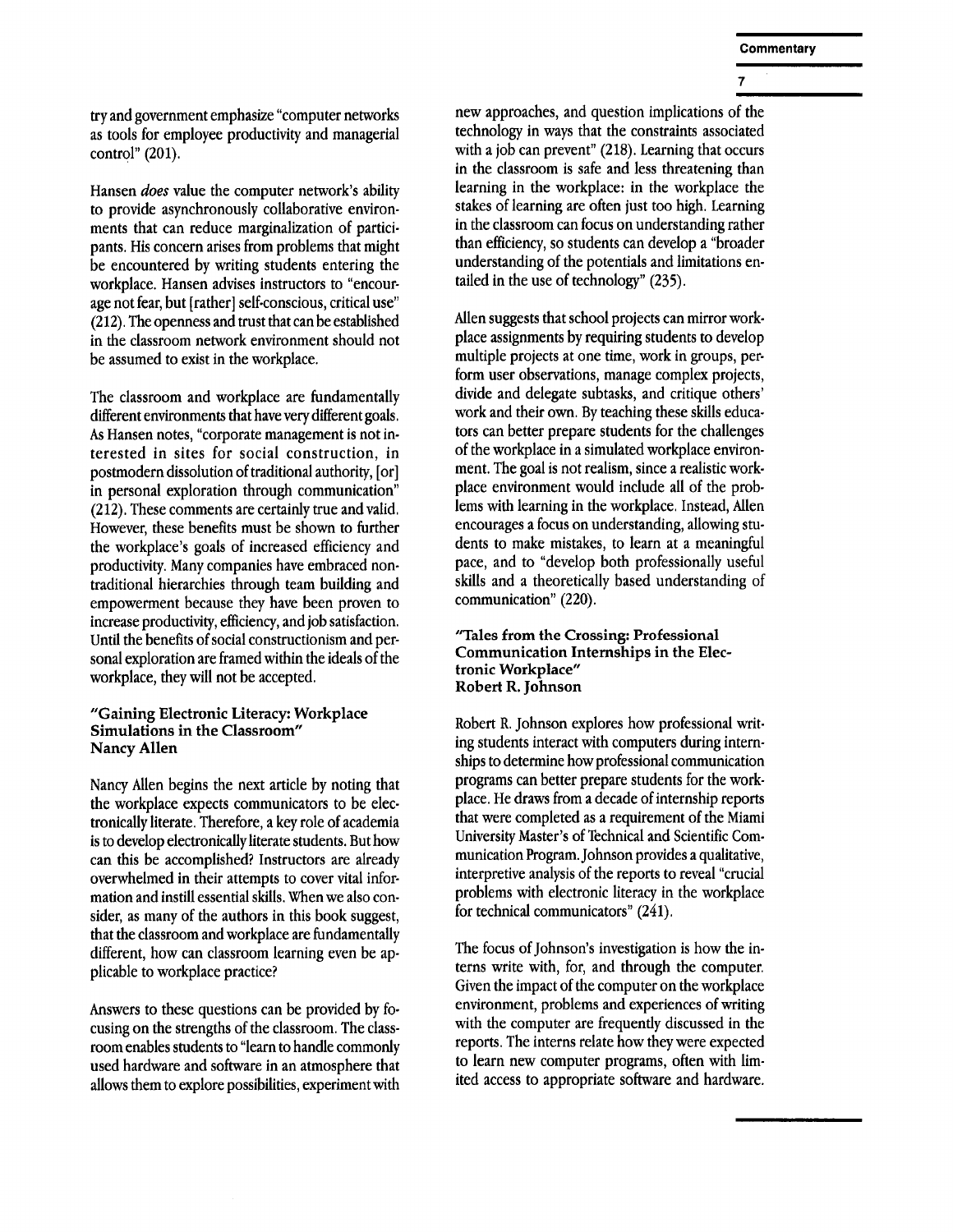8

Many of the internships were also completed within the computer industry, so writing for the computer is a common theme. Johnson found that the internship reports addressed a "struggle for identity and power," most commonly in the context of user testing (244). He writes, "the role of the technical writer in the computer industry is constantly that of an underdog" (246). The challenge of learning new tools while struggling for identity and support is enlarged by the impact of writing in a new online medium. As we move into a new era of online communication, students will be expected to be proficient in developing and producing online texts,

Johnson recommends that professional communication programs should strengthen collaboration skills, develop connections with industry, and introduce theoretical and historical issues in their curricula. Students who are skilled at collaboration will be better equipped to handle workplace challenges such as limited resources, equipment, and time. By developing stronger connections with industry, communication programs can provide better access to technology and include "real world" projects that increase electronic literacy. To assist students in writing through the computer, Johnson encourages educators to draw on the history of technical communication as they explore and invent the new online medium.

# **Conducting Further Research**

The final section explores how researchers can build upon the findings presented in this collection. By stressing how cultural contexts and methodologies can impact research and theory, the authors present a postmodernist research approach based on selfinclusive research frames.

#### **"Theorizing E-mail for the Practice, Instruction, and Study of Literacy" Cynthia L. Selfe**

Cynthia Selfe outlines the promises and potentials of e-mail by theorizing that electronic mail is a social formation that has the "ability to democratize, equal. ize, and enrich communication" (255). Selfe presents educators' interests in developing online writing spaces that support more democratic, pluralistic, and egalitarian communication. To take advantage of the potential of online writing spaces, Selfe feels that students must be exposed to this new communication technology and educated about its cultural,

political, technological, and ideological landscapes. As she notes, "access to information-whether through computers or other means-does not ensure literacy or knowledge" (268). Students (and society as a whole) must learn how to appropriately take advantage of technology.

E-mail has the potential to greatly support literacy efforts. It provides "vigorous sites of literacy practice that focus on reading and writing as a forum of communication" (275). It offers incredible opportunities for both self-directed and teacher-supported literacy efforts. However, Selfe cautions that "the challenge for literacy educators who want to work with students' e-mail writing is to avoid turning the space of e-mail into the same artificial, teacher-centered, teacher-controlled environment that the traditional classroom has become" (281).

#### "Working across Methodological **Interfaces: The** Study of Computers and Writing in **the**  Workplace" **James Porter** and Patricia Sullivan

James Porter and Patricia Sullivan present the results of a case study and two workplace consulting projects to discuss the personal, disciplinary, and transdisciplinary assumptions that establish the framework and methodology of workplace research studies. In fact, given their aversion toward grounding studies by "simply announcing the method used-a 'case study', for example," I might better refer to their data sources as "research experiences" (295). Porter and Sullivan apply a multiple mapping strategy to their research to better identify researcher and research influences. Multiple mapping involves visually and spatially representing the researcher's standpoint relative to research sites and participants, promoting "researcher-situated reflexivity" (318). The authors comment, "the power of the mapping strategy is in showing that by mapping, you can get a better handle on a messy picture" (309). A map can therefore be judged on "what it allows, what it blocks, what else might be pictured, and how it freezes time" (297).

The authors' three research experiences provide realworld examples of how a multiple mapping strategy can be applied and evaluated. These maps are used to introduce a methodological frame that operates along a theory-practice continuum with four ex. tremes: abstract theory, empirical reflection, situated theory, and empirical practice. In theory, the center